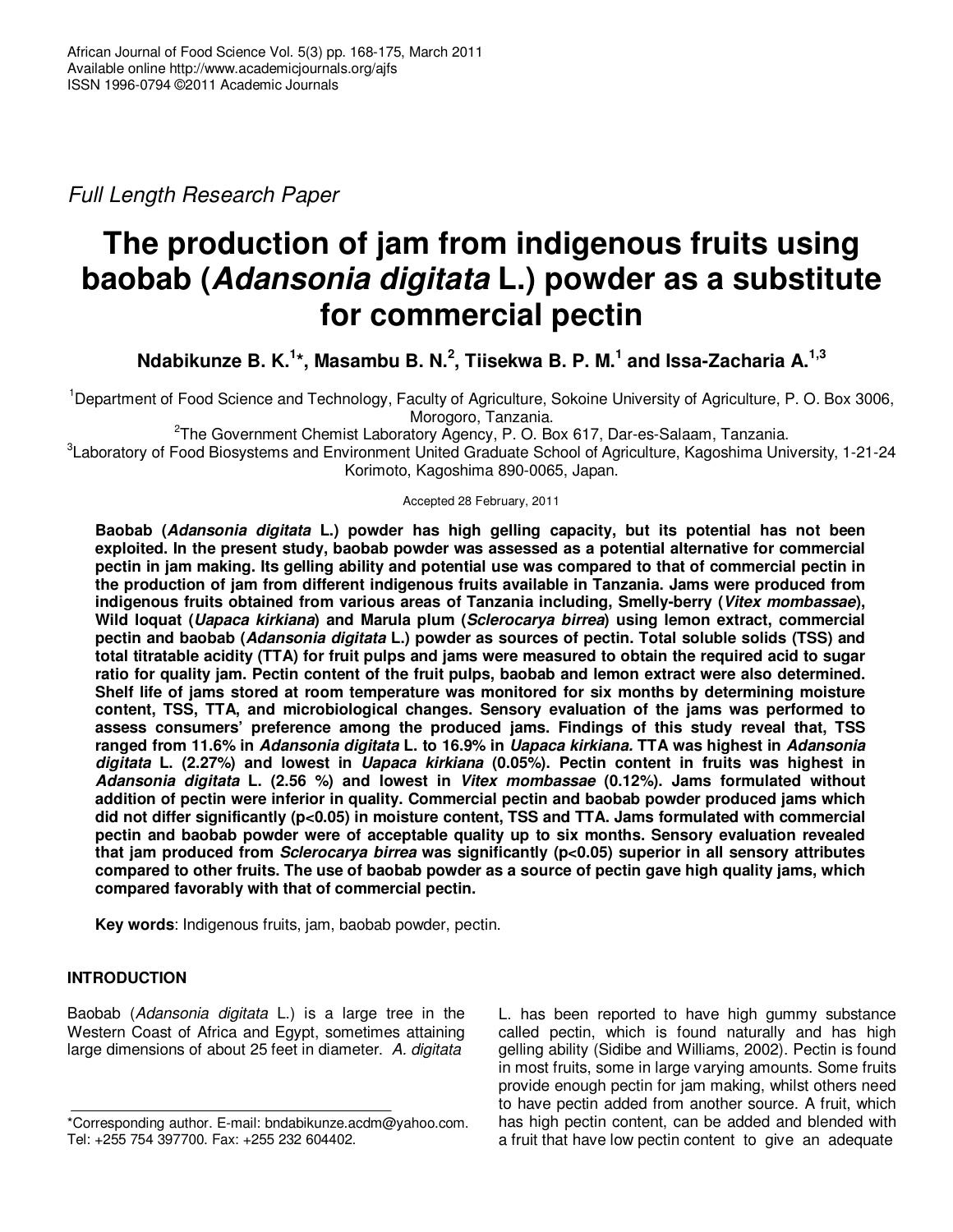amount required for jam making. The gelling potential of baobab powder is unfamiliar to both small and largescale food processors due to limited information on its characteristics. There is lack of specification on process parameters of its application to enable replication or production of consistent products, a requirement for successful commercialization. It is therefore, necessary to establish the shelf life that is normally marked on the product label as required by the local and international Food Standards. Utilization of baobab powder that is an essentially and organically produced ingredient in jam gelling technology could attract a niche market locally, regionally and internationally. The baobab fruits are either stored in whole until food is prepared or the pulp powder is extracted and stored in dry state. The use of baobab powders in food preparation is almost exhaustively limited to cool and hot drinks and gruels. Baobab powder, in addition to desirable gelling qualities, provides vitamin C ranging from 209 mg to 360 mg/100g and is also rich in carbohydrates, calcium and potassium (Arnold, 1985; Ndabikunze et al., 2002). Domestication and commerciallization of some indigenous fruits initiatives in Eastern and Southern Africa (Akinnifesi et al., 2004, 2006), are expected to increase utilization of indigenous fruits in the future. Postharvest losses in indigenous fruits from the Miombo ecozone have been reported to be as high as 59% (Mumba et al., 2002). Lack of technology on the processing of these fruits and inadequate information on the chemical properties increases the magnitude of losses. Many studies have focused on the provision of fresh produce of indigenous fruits out of the harvest. Studies on the nutritional and chemical composition of some indigenous fruits have been reported by several authors (Saka and Msonthi, 1994; Tiisekwa et al., 1996 Ndabikunze et al., 2000; Lockett et al., 2000), but their reports provide only a description of nutritional parameters in different fruits. However, the consumer demand is likely to include better preservation methods as well as improved quality through processing techniques for both local and market consumption. This study therefore aimed at assessing the use of baobab powder as pectin source and its potential as an alternative to commercial pectin in preparation of jams from indigenous fruits (U. kirkiana, V. mombassae, and S. birrea) available in Iringa, Morogoro and Tabora Miombo woodlands, Tanzania. Organoleptic quality and shelf life of the produced indigenous fruit jams were also assessed.

## **MATERIALS AND METHODS**

## **Fruit collection**

Wild loquat (U. kirkiana) fruits were collected from Iringa forest areas in the Southern highlands and Smelly berry (V. mombassae) from cleared open areas in Tabora, Western Tanzania. Marura plum (S. birrea) fruits were collected from the forest, while Baobab (A. digitata L.) fruits were purchased from markets in Morogoro, Tanzania.

## **Fruit preparation**

With exception of baobab, other fruits were thoroughly washed under running tap water to reduce soil, plant and debris load. Undamaged fruits with no symptoms of visible discoloration were selected and soaked in warm water (80°C) for 2 min to reduce surface microbial load.

#### **Extraction of fruit pulp**

#### **Vitex mombassae fruits**

The washed fruits were boiled for 5 min in equal amount of water (by weight) to soften the tough outer skin. The fruits were pulped in a mortar and pestle; and the crude mixture pulp and seeds were sieved through an 800-micron sieve.

#### **Sclerocarya birrea**

S. birrea fruits have a tough outer skin and the pulp is strongly attached to the fruit stone. The pulp was separated from the stone by using an egg-beater (Kenwood Mini Mixer Model A386 THORNEMI Domestic Electrical appliances Limited, New Lane, Hampshire, P09 2NH. England).

## **Uapaca kirkiana**

U. kirkiana fruit has a soft friable skin which was cut and opened using a stainless kitchen knife to obtain a crude mixture, and the pulp was obtained using a similar procedure as described for V. mombassae fruits.

## **Adansonia digitata L. powder**

The hard woody shells of the fruits were opened by hand using machete to obtain seeds, embedded in a whitish powdery soft pulp. The seeds were then ground using mortar and pestle to separate the pulp from the seeds. The mixture was sieved through a 0.09 micron sieve to obtain a fine powder. The powder was immediately packed in polyethylene bags sealed and stored in a dark cool place.

## **Chemical analysis**

Moisture content of each fruit jam sample was determined according to AOAC standard method (AOAC, 2000) by accurately weighing 5 g of the sample and drying in an oven at 105C to constant weight. The total soluble solids of the fruits pulps and jam were determined using a hand refractometer (0 to 32% Brix, Model DIGT 0-32ATC for the pulp and 0 to 80% Brix Model DIGT 0-80ATC (The Optical Instruments Co. Ltd, Japan) for jam. The pH was measured using pH meter (Wagtech, Model 3305, Jenway Ltd, UK). Acidity (expressed as total titratable acidity; TTA) was determined according to AOAC standard method by titrating 10 ml of the pulps and juices against 0.1 M NaOH standard solution using phenolphthalein indicator (AOAC, 2000).

Pectin in fruit pulp and in baobab powder was determined using the Kirk and Sawyer (1991) methods with slight modification by first extracting with cold water followed by boiling water, and then filtering the extract. A total of 300 ml aliquot was collected for each fruit, while 100 ml of 0.1 M sodium hydroxide was added to the aliquot and allowed to stand overnight. Then, 50 ml of M acetic acid was added, followed by 50 ml of M CaCl<sub>2</sub> solution after 5 min. The mixture was then allowed to stand for 1 h and boiled for 5 min, after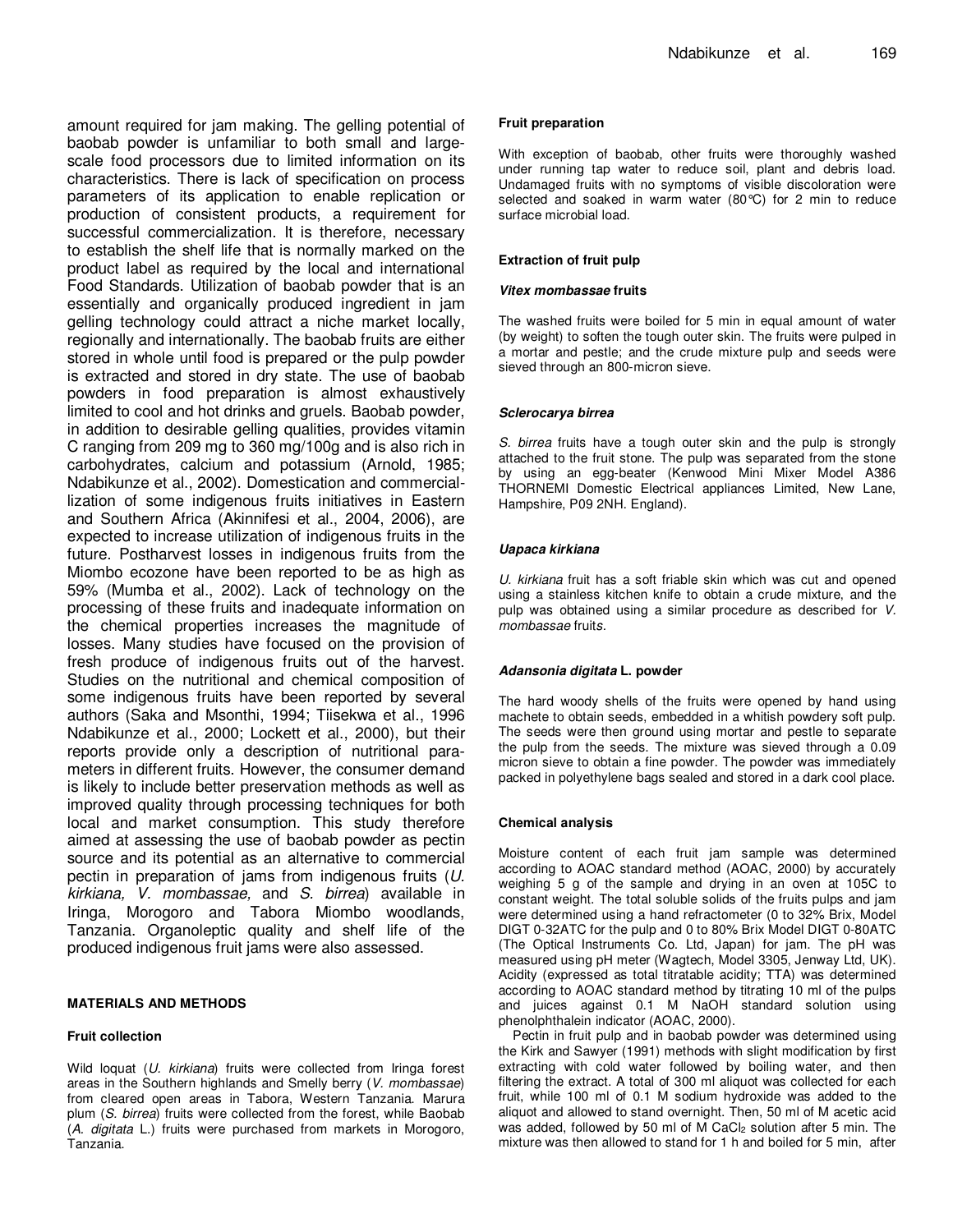| <b>Element</b> |                              |                               | <b>Fruits</b>            |                              |                         |
|----------------|------------------------------|-------------------------------|--------------------------|------------------------------|-------------------------|
|                | V. mombassae                 | U. kirkiana                   | S. birrea                | A. digitata                  | Lemon extract           |
| $%$ TSS        | $12.33 \pm 0.16^{\circ}$     | $16.90 \pm 0.14$ <sup>a</sup> | $13.30 \pm 0.19^{\circ}$ | $11.63 \pm 0.16^{\circ}$     | ND                      |
| $%$ TTA        | $0.14 \pm 0.03^\circ$        | $0.05 \pm 0.02^{\mathsf{d}}$  | $0.44 \pm 0.03^b$        | $2.27 + 0.03a$               | ND.                     |
| рH             | $3.56 \pm 0.04^\mathrm{b}$   | 4.67 $\pm$ 0.04 $a$           | $3.59 \pm 0.05^{\circ}$  | $3.4 \pm 0.04^b$             | ND                      |
| % Pectin       | $0.12 \pm 0.05$ <sup>d</sup> | $0.28 \pm 0.05$ <sup>c</sup>  | $0.17 \pm 0.08^d$        | $2.56 \pm 0.03$ <sup>a</sup> | $0.56 \pm 0.01^{\circ}$ |

**Table 1.** Chemical composition of indigenous fruits pulp (based on edible part) (n=4).

Mean values within the row with different letters are statistically different at  $p > 0.05$ ; ND: Not determined.

which it was then filtered. The residues were washed with boiled water until they were free from chloride. The washed residues were then dried and weighed as calcium pectate  $(Ca_{17}CH_{22}O_{16}Ca)$  and the amount of pectin was calculated as percentage of the dry sample.

#### **Jam preparation**

Pulps from the three fruits were processed into fruit jams according to the FAO guideline (FAO, 1997). Pectin from different sources was tasted for gelling capacity needed to produce acceptable jam. The sources of pectin were: the natural pectin in the fruit itself, commercial citrus powdered pectin, lemon-peel extract and baobab powder. For each fruit, jams were prepared by incorporating varying pectin source as follows:

(i) With commercial citrus pectin, a known amount of the commercial pectin equivalent to 0.5 % of the pulp was added to the pulp (CP).

(ii) With lemon extract as a source of pectin, the green peel of the lemon was first removed. The remaining white peel was removed and extracted by boiling one part with two parts of water for 30 min. Then, 100 ml of the pectin extract was added to each litre of the fruit pulp (LEP).

(iii) With A. digitata L. as a source of pectin, based on the results of initial trials, 50 g of baobab powder was added per one litre of the fruit pulp instead of commercial pectin (AP).

Total soluble solids (TSS), total titratable acidity (TTA) and pH were determined in the pulp before jam preparation in order to establish any additional requirement to meet the recommended acid to sugar ratio. The amount of sugar required (as total soluble solids) to meet the requirements of jam was calculated using the following formula:

Sugar to be added = 
$$
\frac{[\text{TSS (final) - TSS (pulp)]}}{100} \times W
$$

Where: TSS (final) = required sugar level of the jam  $(69\%)$ ; TSS (pulp) = sugar level of the pulp as total dissolved solids; and  $W =$ Weight in gram of the pulp to be used.

The mixture was cooked to the desired TSS of 69% and checked by using a hand refractometer (Atago hand refractometer 0 to 80% Brix). Thereafter, the hot jam was filled into sterilized glass bottles, which were air tight closed and stored at room temperature (27 to 32°C). Storage stability of the prepared jams was assessed by following their changes in total soluble solids, titratable and volatile acidity, moisture content, total plate count, total coliforms, feacal coliforms, fungi and other physical changes.

#### **Microbiological analysis**

Microbiological analysis was performed according to the FAO Manual (FAO, 1995). The analysis was based on total plate count, total coliform and moulds growth in jam and was monitored every 28 days of storage time.

#### **Acceptability tests**

Sensory evaluation was carried out to assess consumers' preference using a 7-point hedonic scale ranging from dislike very much (1) to like very much (7) (Watts et al., 1989). Twenty panelists were used to evaluate the color, taste and general acceptance of the jam. Panelists were aged between 25 and 40 years. For each sample, 10 g of jam was served in white disposable plate with a slice of white bread. The plates were coded with three digit random numbers and randomized between panelists. The panelist assessed spreading behavior of the jam on the bread by applying the jam on a slice of bread and allowing the panelists to write their comments on the assessment form. The evaluation took place at 3.00 pm everyday for a period of 14 days.

#### **Statistical analysis**

Data were subjected to statistical analysis using SAS 6.12 (SAS statistical software for Windows, release 6.12, USA). The general linear model (GLM) was used to determine the differences (p<0.05) of means between the jams for each attribute. Means were compared using Duncan's multiple range test at p<0.05.

## **RESULTS AND DISCUSSION**

## **Chemical composition of four indigenous fruits**

The results in Table 1 showed the chemical composition of fruit pulps. The total soluble solids were significantly higher in  $U$ . kirkiana ( $p<0.05$ ), while the lowest total soluble solids value was recorded in A. digitata L. The TSS values were compared favorably with those of conventional fruits, such as mangoes (14%), normally preferred for jam manufacture as was previously reported by Belitz and Grosch (1999). The acidity (TTA) of the pulps was highest in A. digitata L. and lowest in U. kirkiana (Table 1). The acidity value for A. digitata and S. birrea was comparable to those obtained by Belitz and Grosch (1999) for fresh edible portion of conventional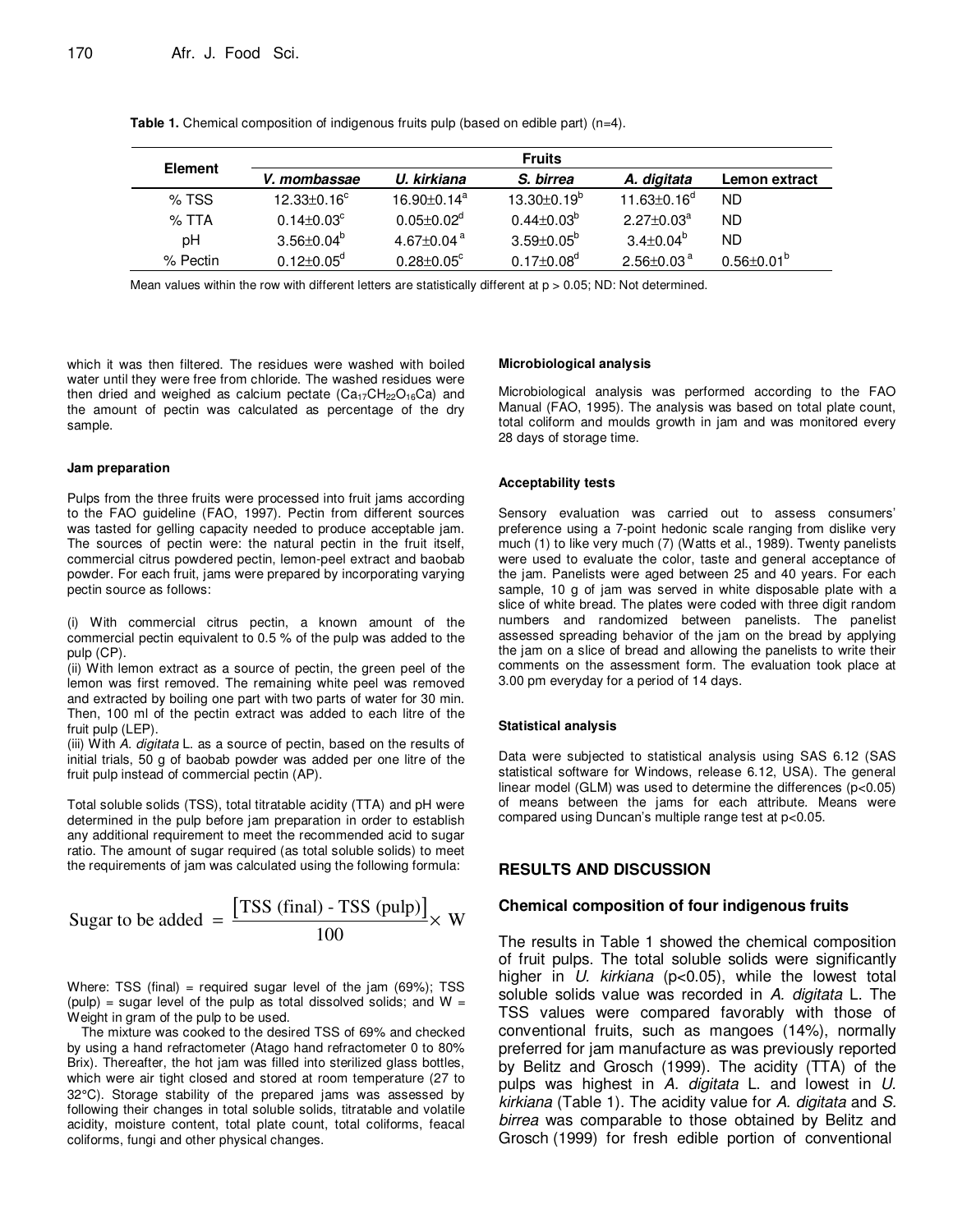|                      | Percentage pectin as Ca-pectate (w/w) |                   |                   |                        |           |  |  |
|----------------------|---------------------------------------|-------------------|-------------------|------------------------|-----------|--|--|
| <b>Pectin source</b> | V. mombassae jam                      | U. kirkiana jam   | S. birrea jam     | A. <i>digitata</i> jam | <b>SE</b> |  |  |
| (CPT)                | $0.56^{b}$                            | $0.55^{b}$        | $0.53^{b}$        | $0.82^{a}$             | 0.13      |  |  |
| (LEP)                | $0.31^{b}$                            | 0.36 <sup>b</sup> | $0.31^{b}$        | $0.79^{a}$             | 0.04      |  |  |
| <b>APP</b> )         | 0.51 <sup>a</sup>                     | $0.48^{a}$        | 0.50 <sup>a</sup> | -                      | 0.03      |  |  |

**Table 2.** Pectin contents in fruit jam of different formulations  $(n = 3)$ .

Means values with different superscript letter within the same row are significantly deferent (p< 0.05).

CPT: with commercial pectin; LEP: with lemon extract as source of pectin; APP: Adansonia digitata powder as source of pectin; SE: Standard error of mean.

fruits. The level of acidity in fruit pulp has an influence on the gel formation, an important aspect in jam processing. On the other hand, U. kirkiana fruit pulp had significantly higher pH (p<0.05) when compared with other fruits. One of the critical control points in jam manufacturing is the pH of the fruit pulp in balancing the sugar and pectin in order to facilitate gel formation (Belitz and Grosch, 1999; Dauthy, 1995).

Pectin content was significantly high ( $p<0.05$ ) in A. digitata L. powder (ca. 2.6%) as compared to other indigenous fruits which ranged between 0.12 and 0.28% (Table 1). The pectin content of A. digitata L. powder used in the current study was two times higher than that used in conventional fruits reported by Belitz and Grosch (1999) and Singh (1986). Lemon peel extract, which was used as a pectin source in the current study, contained only 0.5% pectin. These results indicate that A. digitata L. powder and lemon could be used as good sources of pectin in jam and jellies processing. The low level of acidity, TSS and pectin content in V. mombassae and U. kirkiana was probably due to ripeness of the fruits before processing, which was also observed by Fweja (2002) and Kansci et al. (2003) for mango fruits at different ripening stages.

# **Pectin in fruit jams formulations**

The amount of pectin in fresh prepared fruit jams of different formulations is shown in Table 2. There was no significant difference in pectin content ( $p > 0.05$ ) for all fruit jams with the same treatment with the exception of A. digitata L. jam that showed significantly higher pectin content (0.82%). The higher pectin content in jam treated with A. digitata L. powder (APP) and commercial pectin (CPT) as a pectin source was due to high content of pectin in A. digitata L powder and commercial pectin, respectively. This observation is supported by the results presented for A. digitata L. jam where the addition of other pectin sources resulted in higher pectin level beyond the recommended level (0.5%) of pectin as suggested by Belitz and Grosch (1999) for jam. The observation of the current study is consistent with the hard texture exhibited by A. digitata L. jam reported by Tiisekwa et al. (2002). These results show that A. digitata

L. powder could be used as a good source of pectin in jam formulations.

# **The effect of storage time on pH of fruit jams**

The result in Table 3 shows the effect of storage time on pH of jams. There was no effect of time on pH of all fruit jam formulations. For good quality jam, the right amount of acid and pectin ration is critical for gel formation and stability. The pH of jams formulated with (CPT), (LEP) and (APP) throughout the storage time was within the required range of 3.0 to 3.5 (FAO, 1997).

# **The effect of storage time on total soluble solids (TSS) of fruit jams**

Time of storage did not have significant influence ( $p >$ 0.05) on the TSS in all fruit jams formulations (Table 4). In general, fruit jams treated with commercial pectin (CPT), lemon extract (LEP) and A. digitata L. powder (APP) maintained the recommended level of TSS above 65% (TBS, 1985; FAO, 1997) throughout the storage time. The ratio of acid, sugar and pectin might have contributed to the stability of the jam during storage time. According to Kirk and Sawyer (1991) and Beltiz and Grosch (1999), for jam to be kept longer, it must have a TSS value of at least 65%, pH (3.0 to 3.5) and pectin (0.5%), which was the case with all formulated jams.

# **The effect of storage time on the moisture contents of jams**

Moisture content of the formulated jams is shown in Table 5. Storage time did not affect the moisture content recommended for jam by TBS (1985), Kirk and Sawyer (1991) and FAO (1997). The moisture content is maintained in the recommended range for a stable jam formulation.

# **Effect of storage time on total microbiological growth in jam**

The microbial quality of jams at different time of storage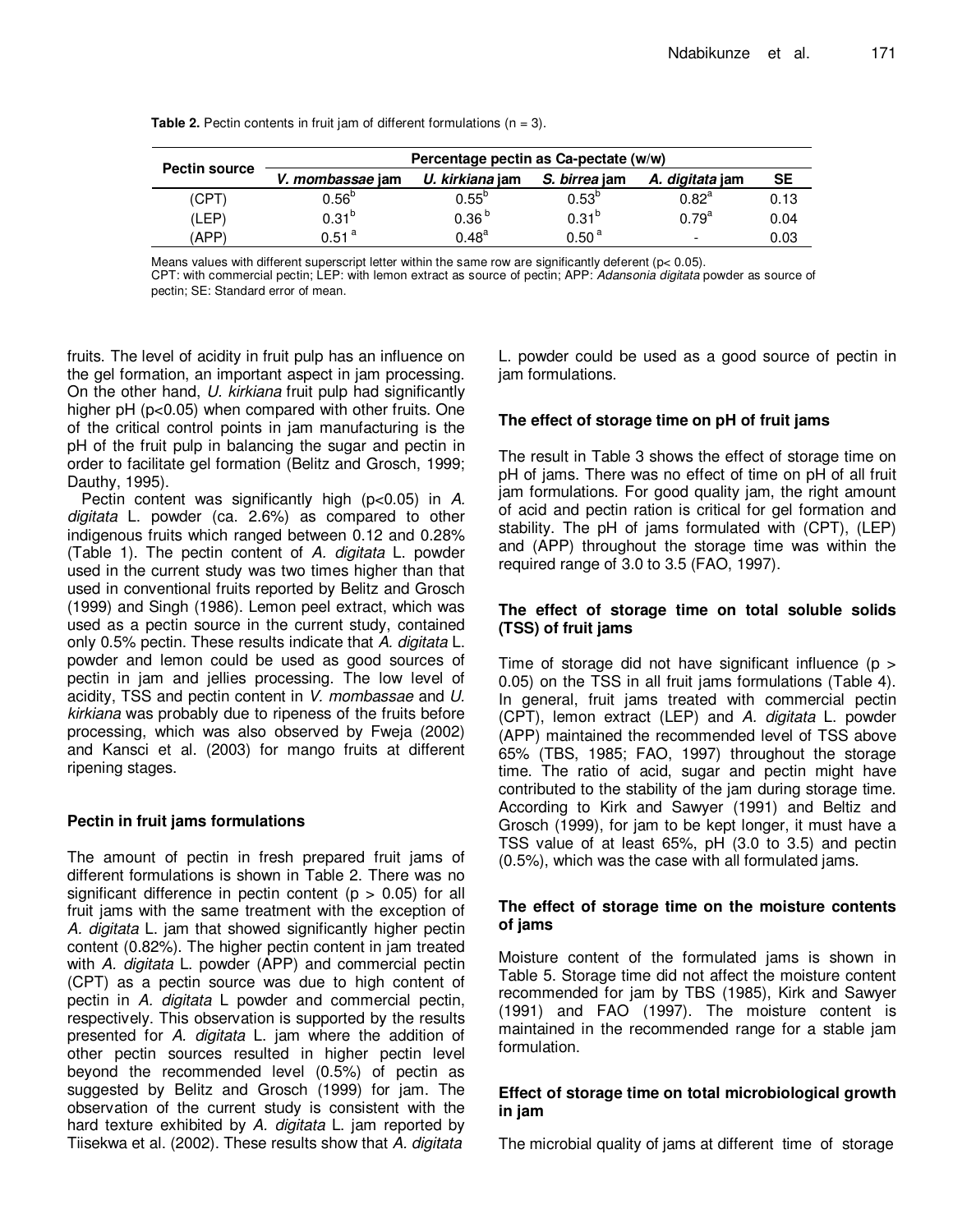|                              | рH                |                   |                   |                   |           |  |  |
|------------------------------|-------------------|-------------------|-------------------|-------------------|-----------|--|--|
| <b>Fruit jam formulation</b> | 0 month           | 2 month           | 4 month           | 6 month           | <b>SE</b> |  |  |
| V(CPT)                       | $3.43^{A}$        | $3.30^{A}$        | 3.20 <sup>A</sup> | $3.30^{A}$        | 0.09      |  |  |
| V(LEP)                       | $3.34^{A}$        | $3.30^{A}$        | $3.16^{A}$        | $3.20^{A}$        | 0.08      |  |  |
| V(APP)                       | $3.44^{A}$        | $3.48^{A}$        | $3.37^{A}$        | $3.37^{A}$        | 0.08      |  |  |
| U(CPT)                       | $3.56^{A}$        | 3.49 <sup>A</sup> | $3.42^{A}$        | 3.39 <sup>A</sup> | 0.09      |  |  |
| U(LEP)                       | 3.32 <sup>A</sup> | $3.33^{A}$        | $3.42^{A}$        | 3.18 <sup>A</sup> | 0.09      |  |  |
| $U$ (APP)                    | 3.47 <sup>A</sup> | $3.44^{A}$        | 3.18 <sup>A</sup> | 3.18 <sup>A</sup> | 0.09      |  |  |
| S(CPT)                       | 3.57 <sup>A</sup> | 3.36 <sup>A</sup> | 3.37 <sup>A</sup> | 3.37 <sup>A</sup> | 0.07      |  |  |
| S(LEP)                       | $3.50^{A}$        | 3.43 <sup>A</sup> | 3.36 <sup>A</sup> | $3.36^{A}$        | 0.07      |  |  |
| S(APP)                       | 3.36 <sup>A</sup> | $3.38^{A}$        | $3.36^{A}$        | $3.10^{A}$        | 0.07      |  |  |

**Table 3.** The effect of storage time on pH of fruit jams (n=3).

Means within with different superscript letter in the same row are significantly deferent ( $p < 0.05$ ).

V: Vitex mombassae fruit; U: Uapaca kirkiana fruit; S: Sclerocarya birrea fruit;

A: Adansonia digitata fruit; CPT: produced with commercial pectin; LEP: produced with lemon extract as pectin and APP: Adansonia digitata powder as pectin; SE: Standard error of mean.

**Table 4.** The effect of storage time on total dissolved solids (TSS) of fruit jams (n=3).

|                       | <b>Total Soluble Solids</b> |                    |                    |                    |           |  |
|-----------------------|-----------------------------|--------------------|--------------------|--------------------|-----------|--|
| Fruit jam formulation | 0 month                     | 2 month            | 4 month            | 6 month            | <b>SE</b> |  |
| V(CPT)                | 67.77 <sup>A</sup>          | 67.57 <sup>A</sup> | $67.63^{A}$        | 67.76 <sup>A</sup> | 0.3       |  |
| V(LEP)                | $68.47^A$                   | 67.57 <sup>A</sup> | $68.80^{A}$        | $68.20^{A}$        | 0.3       |  |
| V(APP)                | $68.63^{A}$                 | 67.90 <sup>A</sup> | $67.80^{A}$        | 67.77 <sup>A</sup> | 0.3       |  |
| U(CPT)                | 68.53 <sup>A</sup>          | $67.97^A$          | $67.97^A$          | 68.73 <sup>A</sup> | 1.0       |  |
| U(LEP)                | 68.67 <sup>A</sup>          | $68.33^{A}$        | 68.37 <sup>A</sup> | 67.40 <sup>A</sup> | 1.00      |  |
| U(APP)                | 68.80 <sup>A</sup>          | $68.40^{A}$        | 67.87 <sup>A</sup> | 67.77 <sup>A</sup> | 1.00      |  |
| S(CPT)                | 67.53 <sup>A</sup>          | $68.56^{A}$        | 68.60 <sup>A</sup> | 68.67 <sup>A</sup> | 0.68      |  |
| S(LEP)                | 67.93 <sup>A</sup>          | 67.87 <sup>A</sup> | 67.77 <sup>A</sup> | $67.63^{A}$        | 0.68      |  |
| S(APP)                | 67.73 <sup>A</sup>          | 67.60 <sup>A</sup> | 67.98 <sup>A</sup> | $68.03^{A}$        | 0.68      |  |

Means within with different superscript letter in the same row are significantly different ( $p < 0.05$ ). V: Vitex mombassae fruit; U: Uapaca kirkiana fruit; S: Sclerocarya birrea fruit;

A: Adansonia digitata fruit; CPT: produced with commercial pectin; LEP: produced with lemon extract as pectin; APP: Adansonia digitata powder as pectin, SE: Standard error of mean.

**Table 5.** Effect of storage time on moisture content on fruit jams (n=3).

|                       | Percentage moisture W/W |                    |                    |                    |           |  |  |
|-----------------------|-------------------------|--------------------|--------------------|--------------------|-----------|--|--|
| Fruit jam formulation | 0 month                 | 2 month            | 4 month            | 6 month            | <b>SE</b> |  |  |
| V(CPT)                | $31.74^{\text{A}}$      | $33.08^{A}$        | 30.03 <sup>A</sup> | $31.04^{A}$        | 0.40      |  |  |
| V(LEP)                | $33.06^{A}$             | $31.46^{A}$        | $30.77^{\text{A}}$ | $30.14^{A}$        | 0.40      |  |  |
| V(APP)                | $34.06^{A}$             | $34.12^A$          | $33.45^B$          | $32.45^B$          | 0.40      |  |  |
| U(CPT)                | 32.35 <sup>A</sup>      | 31.07 <sup>A</sup> | $31.90^{A}$        | $32.10^{A}$        | 1.68      |  |  |
| U(LEP)                | 31.96 <sup>A</sup>      | $32.12^{A}$        | $32.51^{A}$        | 30.43 <sup>A</sup> | 1.68      |  |  |
| $U$ (APP)             | $32.77^A$               | $28.97^{\text{A}}$ | $33.58^{A}$        | 32.19 <sup>A</sup> | 1.68      |  |  |
| S(CPT)                | $32.92^A$               | $34.26^{A}$        | $31.10^{A}$        | $31.21^A$          | 5.44      |  |  |
| S(LEP)                | 30.96 <sup>A</sup>      | $33.57^{A}$        | 34.90 <sup>A</sup> | $34.53^{A}$        | 5.44      |  |  |
| S(APP)                | $32.33^{A}$             | $31.59^{A}$        | $31.59^{A}$        | 31.21 $^{\circ}$   | 5.44      |  |  |

Means within with different superscript letter in the same row are significantly deferent ( $p < 0.05$ ).

V: Vitex mombassae fruit; U: Uapaca kirkiana fruit; S: Sclerocarya birrea fruit;

A: Adansonia digitata fruit; CPT: produced with commercial pectin; LEP: produced with lemon extract as pectin; APP: Adansonia digitata powder as pectin; SE: Standard error of mean.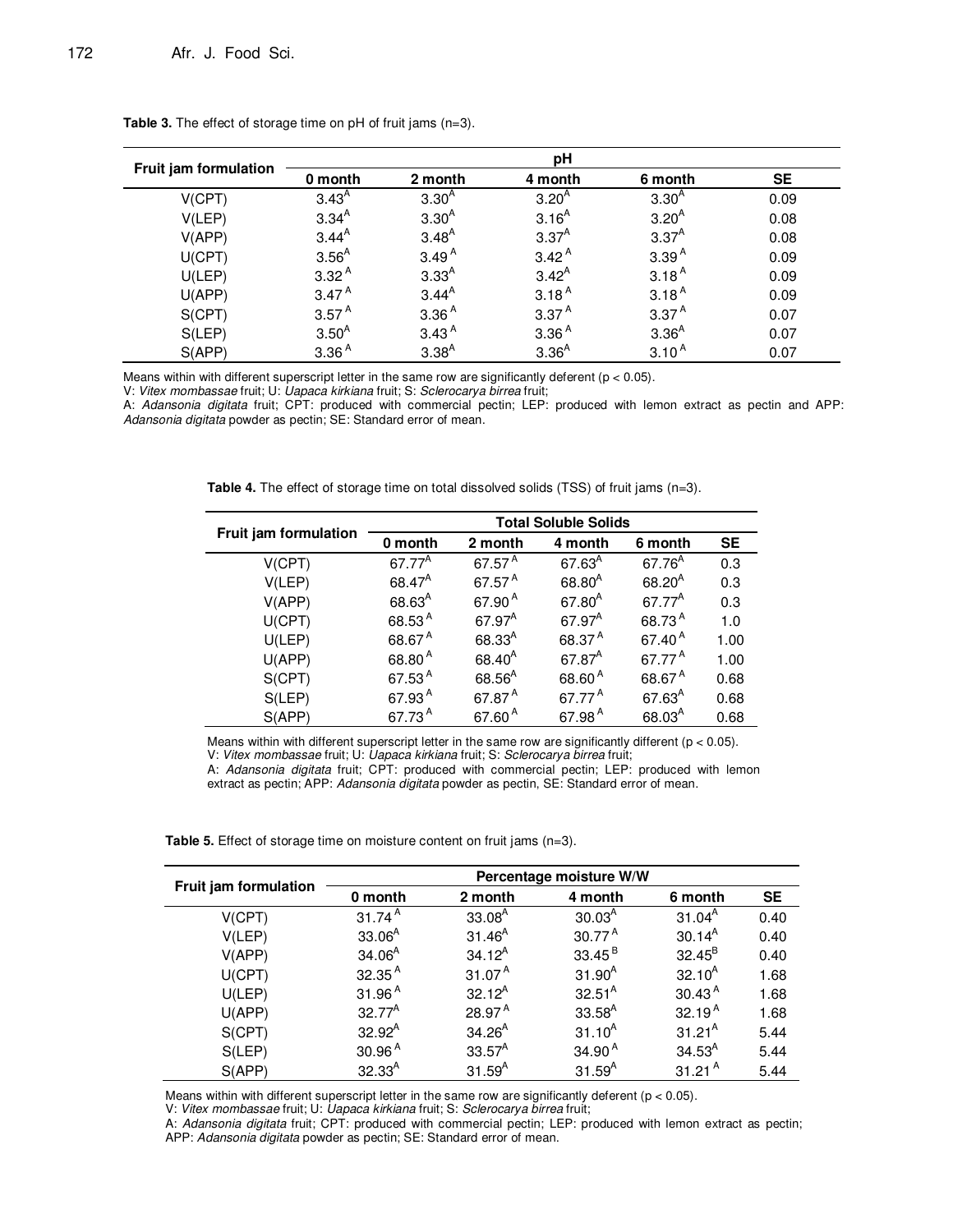|                              | Total Plate count TPC (cfu/g)     |                                   |                                   |                                   |           |  |
|------------------------------|-----------------------------------|-----------------------------------|-----------------------------------|-----------------------------------|-----------|--|
| <b>Fruit jam formulation</b> | 0 month                           | 2 month                           | 4 month                           | 6 month                           | <b>SE</b> |  |
| V(WP)                        | $1 \times 10^{-20}$               | $1x10^{2}$                        | $4x10^{-2}$ <sup>B</sup>          | $18x10^{-2}$ <sup>A</sup>         | 0.03      |  |
| V(CPT)                       | $< 1x10^{-2}$ <sup>B</sup>        | $< 1 \times 10^{-2}$ <sup>B</sup> | $< 1x10^{-2}$ <sup>B</sup>        | $3x10^{-2}$ <sup>A</sup>          | 0.03      |  |
| V(LEP)                       | $< 1x10^{-2}$                     | $< 1 \times 10^{-2}$              | $2x10^{-2}$ <sup>B</sup>          | $6x10^{-2}$ <sup>A</sup>          | 0.03      |  |
| V(APP)                       | $< 1x10^{-2}$ <sup>A</sup>        | $< 1 \times 10^{-2}$ <sup>A</sup> | $< 1x10^{-2}$ <sup>A</sup>        | $< 1x10^{-2}$ <sup>A</sup>        | 0.03      |  |
| U(WP)                        | $< 1x10^{-2B}$                    | $< 1 \times 10^{-2}$ <sup>B</sup> | $8x10^{-2A}$                      | $8x10^{-2}$ <sup>A</sup>          | 0.02      |  |
| U(CPT)                       | $< 1 \times 10^{-2}$ <sup>A</sup> | $< 1x10^{-2A}$                    | $2x10^{-2A}$                      | $1x10^{-2}$ <sup>A</sup>          | 0.02      |  |
| U(LEP)                       | $< 1x10^{-2}$ <sup>A</sup>        | $< 1 \times 10^{-2}$ <sup>A</sup> | $2x10^{-2}$ <sup>A</sup>          | $2x10^{-2A}$                      | 0.02      |  |
| $U$ (APP)                    | $< 1 \times 10^{-2/B}$            | $< 1 \times 10^{-2/B}$            | $1x10^{-2B}$                      | $3x10^{-2}$ <sup>A</sup>          | 0.02      |  |
| S(WP)                        | $< 1x10^{-2}$ <sup>A</sup>        | $< 1x10^{-2}$ <sup>A</sup>        | $2x10^{-2}$ <sup>A</sup>          | $1x10^{-2A}$                      | 0.03      |  |
| S(CPT)                       | $< 1x10^{-2}$ <sup>B</sup>        | $< 1 \times 10^{-2}$ <sup>B</sup> | $4x10^{-2}$ <sup>A</sup>          | $1x10^{-2B}$                      | 0.03      |  |
| S(LEP)                       | $< 1x10^{-2}$ <sup>A</sup>        | $< 1x10^{-2}$ <sup>A</sup>        | $< 1x10^{-2}$ <sup>A</sup>        | $< 1x10^{-2}$ <sup>A</sup>        | 0.03      |  |
| S(APP)                       | $< 1x10^{-2}$ <sup>A</sup>        | $< 1 \times 10^{-2}$ <sup>A</sup> | $1x10^{-2}$ <sup>A</sup>          | $1x10^{-2}$ <sup>A</sup>          | 0.03      |  |
| A(WP)                        | $< 1 \times 10^{-2}$ <sup>A</sup> | $< 1x10^{-2}$ <sup>A</sup>        | $< 1 \times 10^{-2}$ <sup>A</sup> | $< 1 \times 10^{-2}$ <sup>A</sup> | 0.03      |  |

**Table 6.** Effect of storage time on microbiological growth (TPC cfu/g) in jam (n=3).

Means within with different superscript letter in the same row are significantly deferent ( $p < 0.05$ )

V: Vitex mombassae fruit; U: Uapaca kirkiana fruit; S: Sclerocarya birrea fruit;

A: Adansonia digitata fruit; CPT: produced with commercial pectin; LEP: produced with lemon extract as pectin; APP: Adansonia digitata powder as pectin, WP: Without addition of pectin; SE: Standard error of mean.

is shown in Table 6. Jam formulated without addition of pectin (WP) had a significant higher number of microorganism than all other jams formulated using pectin ( $p < 0.05$ ). The fruit jams that were formulated without addition of pectin had low pectin content that lead to their poor gel formation and its consequent separation that increased the water activity of the product, which could have influenced the growth of microorganism on the  $4<sup>th</sup>$  and  $6<sup>th</sup>$  month of storage. However, there was no significant microbial growth in other formulations and no coliform growth in all jams throughout the storage time. This clearly shows that when indigenous fruits are used to prepare jam, it is important to balance the pectin, sugar and acid. The results show that jams formulated with additional pectin could be stored for six months at room temperature without spoilage.

# **Sensory evaluation of jams**

The sensory evaluation of the formulated jams is presented in Table 7. In general, addition of pectin had no significant ( $p > 0.05$ ) effect on the colour of the jams produced. Spreadability of the jam on the bread was significantly different ( $p < 0.05$ ) between V. mombassae and U. kirkiana jams formulated without pectin (WP). However, spreadability of V. mombassae jam with lemon extract (LEP) was significantly ( $p < 0.05$ ) poor compared to other formulations with added pectin. This was probably due to the spongy and brittle characteristics observed by panelists that could have occurred probably during heating (over heating) and resulted into jam with

low moisture content compared to other jams (Table 5). Jam prepared from A. digitata L. alone had also poor spreadability due to the high content of pectin found in the powder, that is, the observation that was previously reported by other researchers (Tiisekwa et al., 2002; Saka et al., 2007). This shows that A. digitata L. powder cannot be used alone to produce jam of required spreadability, but can be mixed with fruits that are deficient in pectin for better results. The taste of jam from S. birrea (WP) was ranked significantly high among all other jams formulated with and without an addition of pectin (Table 6). There were no significant differences in taste among jams formulated with commercial pectin and A. digitata L. powder  $(p > 0.05)$ . Tiisekwa et al. (2002) also observed the same trend. In their study, jams prepared at banana/baobab ratio of 3:1 were ranked higher in terms of taste. However, jams formulated with lemom (LEP) were slightly disliked in terms of taste. This could have been due to its low water content in comparison with other jams and the bitter taste, which was reported by the panelists. General acceptability results show that S. birrea jams with all formulations, except with lemon extract, were more accepted than other fruits. Also, fruit jams formulated with commercial pectin were equally accepted as those formulated with A. digitata L. powder. However, V. mombassae jams were least accepted. This might be due to the fact that the fruit had a characteristic strong flavour and colour, which was not familiar to some of the panelists. These results show that A. digatata L. powder could be used as a substitute of the expensive commercial pectin in the preparation of indigenous fruit jams.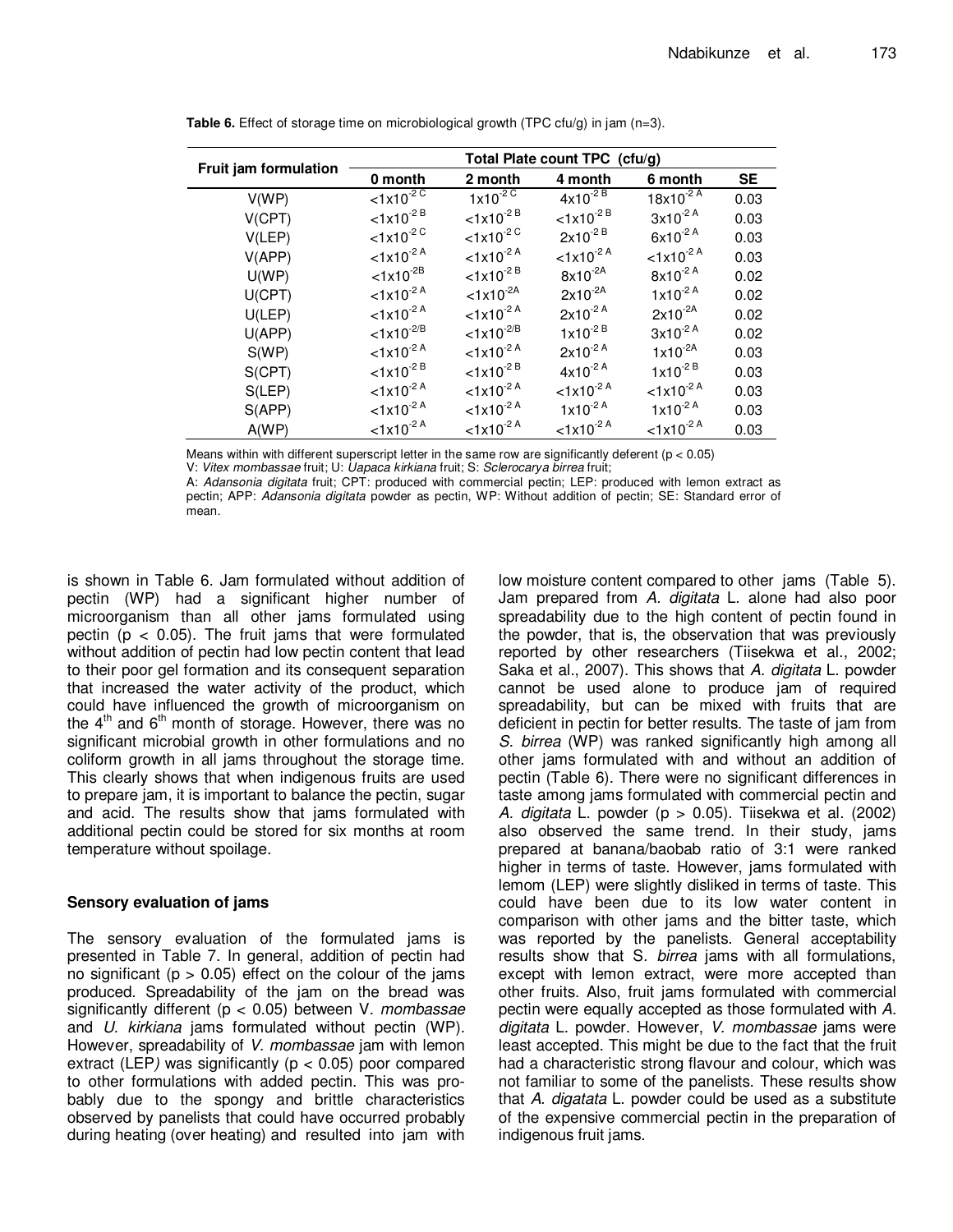**Table 7.** Sensory assessments of indigenous fruit jams (n=20).

|                          | <b>Pectin source</b> | Fruit jam type                |                               |                              |                             |  |  |
|--------------------------|----------------------|-------------------------------|-------------------------------|------------------------------|-----------------------------|--|--|
| <b>Sensory attribute</b> |                      | V. mombassae                  | U. kirkiana                   | S. birrea                    | A. digitat                  |  |  |
|                          | <b>WP</b>            | $2.67 \pm 0.26$ <sup>cB</sup> | 5.7 $\pm$ 0.26 <sup>aA</sup>  | $5.6 \pm 0.26$ <sup>aA</sup> | 4. $9\pm0.26^{b}$           |  |  |
|                          | <b>APP</b>           | $5.0 \pm 0.26$ <sup>aA</sup>  | $5.36 \pm 0.26$ <sup>aA</sup> | $3.7 \pm 0.26^{bB}$          |                             |  |  |
| Colour                   | <b>LEP</b>           | $3.3 \pm 0.26$ <sup>cB</sup>  | $5.6 \pm 0.26$ <sup>aA</sup>  | 4.5 $\pm$ 0.26 $^{bB}$       |                             |  |  |
|                          | <b>CPT</b>           | 5.1 $\pm$ 0.26 <sup>bA</sup>  | 6.1 $\pm$ 0.26 <sup>aA</sup>  | 4.3 $\pm$ 0.26 $^{CB}$       |                             |  |  |
|                          | WP                   | $5.6 \pm 0.27$ <sup>aA</sup>  | 4.3 $\pm$ 0.27 <sup>bB</sup>  | 5.3 $\pm$ 0.27 $^{aA}$       | 4.4 $\pm$ 0.27 $^{\circ}$   |  |  |
| Spreading on the         | <b>APP</b>           | 5.2 $\pm$ 0.27 $^{a/A}$       | 5.1 $\pm$ 0.27 <sup>aA</sup>  | 4.9 $\pm$ 0.27 $^{aA}$       |                             |  |  |
| bread                    | <b>LEP</b>           | $3.8 \pm 0.27$ <sup>bB</sup>  | 4. $8\pm0.27$ <sup>aA</sup>   | 4.9 $\pm$ 0.27 $^{aA}$       |                             |  |  |
|                          | <b>CPT</b>           | 5.7 $\pm$ 0.27 $^{bA}$        | $5.5 \pm 0.27$ <sup>aA</sup>  | 5.1 $\pm$ 0.27 $^{aA}$       |                             |  |  |
|                          | <b>WP</b>            | $3.6 \pm 0.26$ <sup>bB</sup>  | 4.4 $\pm$ 0.26 <sup>abA</sup> | 6.1 $\pm$ 0.26 <sup>aA</sup> | $5.5 \pm 0.26$ <sup>a</sup> |  |  |
|                          | <b>APP</b>           | 4.7 $\pm$ 0.26 <sup>bA</sup>  | 4.9 $\pm$ 0.26 $^{bA}$        | $5.8 \pm 0.26$ <sup>aA</sup> |                             |  |  |
| Taste                    | <b>LEP</b>           | $3.3 \pm 0.29$ <sup>bB</sup>  | 4.5 $\pm$ 0.26 $^{aA}$        | 4.3 $\pm$ 0.26 $^{AB}$       |                             |  |  |
|                          | <b>CPT</b>           | 5.2 $\pm$ 0.26 <sup>aA</sup>  | $5.3 \pm 0.26$ <sup>aA</sup>  | $5.9 \pm 0.26$ <sup>aA</sup> |                             |  |  |
|                          | WP                   | $3.6 \pm 0.28$ <sup>bB</sup>  | $3.9 \pm 0.28$ <sup>bB</sup>  | $5.9 \pm 0.28$ <sup>aA</sup> | $5.2 \pm 0.28$ <sup>a</sup> |  |  |
| Overall<br>acceptability | <b>APP</b>           | 4.6 $\pm$ 0.28 <sup>aA</sup>  | $5.3 \pm 0.28$ <sup>aA</sup>  | 4.9 $\pm$ 0.28 $^{AB}$       |                             |  |  |
|                          | <b>LEP</b>           | $3.4 \pm 0.28$ <sup>bB</sup>  | 4.8 $\pm$ 0.28 <sup>aA</sup>  | $3.4 \pm 0.28$ <sup>bC</sup> |                             |  |  |
|                          | <b>CPT</b>           | $5.0 \pm 0.28$ <sup>aA</sup>  | $5.8 \pm 0.28$ <sup>aA</sup>  | 5.7 $\pm$ 0.28 $^{aA}$       |                             |  |  |

V: Vitex mombassae fruit; U: Uapaca kirkiana fruit; S: Sclerocarya birrea fruit;

A: Adansonia digitata fruit; CPT: produced with commercial pectin; LEP: produced with lemon extract as pectin; APP: Adansonia digitata powder as pectin; WP: Without addition of pectin; SE: Standard error of mean.

Mean values with different lower case superscript letters within the row are significantly different ( $p < 0.05$ ), and mean values with different upper case superscript letter within a column are significantly different ( $p < 0.05$ ).

# **Conclusions**

The study has demonstrated that V. mombassae, U. kirkiana, S. birrea and A. digitata L. do vary in functional characteristics required for jam manufacturing. The studied fruits contain low level of pectin content except A. digitata L., which had high pectin and acidity. The pectin found in baobab (A. digitata L.) powder was successfully utilized in the production of other fruit jams and proved to be a potential substitute for expensive commercial pectin. Commercial pectin apart from being expensive is not easily available in rural areas, where these fruits are found in large quantities. For example in Tanzania, 1 kg of commercial pectin was available at US\$ 50.00 (May, 2009). When compared with cultivated fruits, the indigenous fruits are much far less expensive. If the farmers, in areas where these fruits are found, are trained to have sufficient skills, they can easily utilize them to produce fruit products for commercial purpose to earn income and for their own consumption. In this way, indigenous fruit can contribute to the improvement of food and nutrition security. It is therefore recommended that, the use of baobab powder as a substitute for commercial pectin should be promoted. However, an in-depth examination of chemical changes of the fruits from maturity to

ripening need to be intensively studied in order to optimize the processing technique and minimize loses encountered during ripening and storage. More research to characterize pectin found in baobab powder is needed; this will help to find fraudulent baobab powder mixtures currently sold in markets.

# **ACKNOWLEDGEMENT**

The authors wish to acknowledge the financial support from the Tanzania Government through the Ministry of Health and the International Centre for Research in Agro forestry (ICRAF).

## **REFERENCES**

- Akinnifesi FK, Kwesiga F, Mhango J, Mkonda A, Chilanga T, Swai (2004). Domesticating priority miombo indigenous fruit trees as a promising livelihood option for smallholder farmers in southern Africa. Acta Horticulturae., 632: 15-30.
- Akinnifesi FK, Kwesiga F, Mhango J, Chilanga T, Mkonda A, Kadu CAC, Kadzere I, Mithofer D, Saka JDK, Sileshi G, Ramdhani T, Dhliwayo P (2006). Towards the development of miombo fruit trees as commercial tree crops in southern Africa. Forests, Trees and Livelihoods, 16: 103-121.